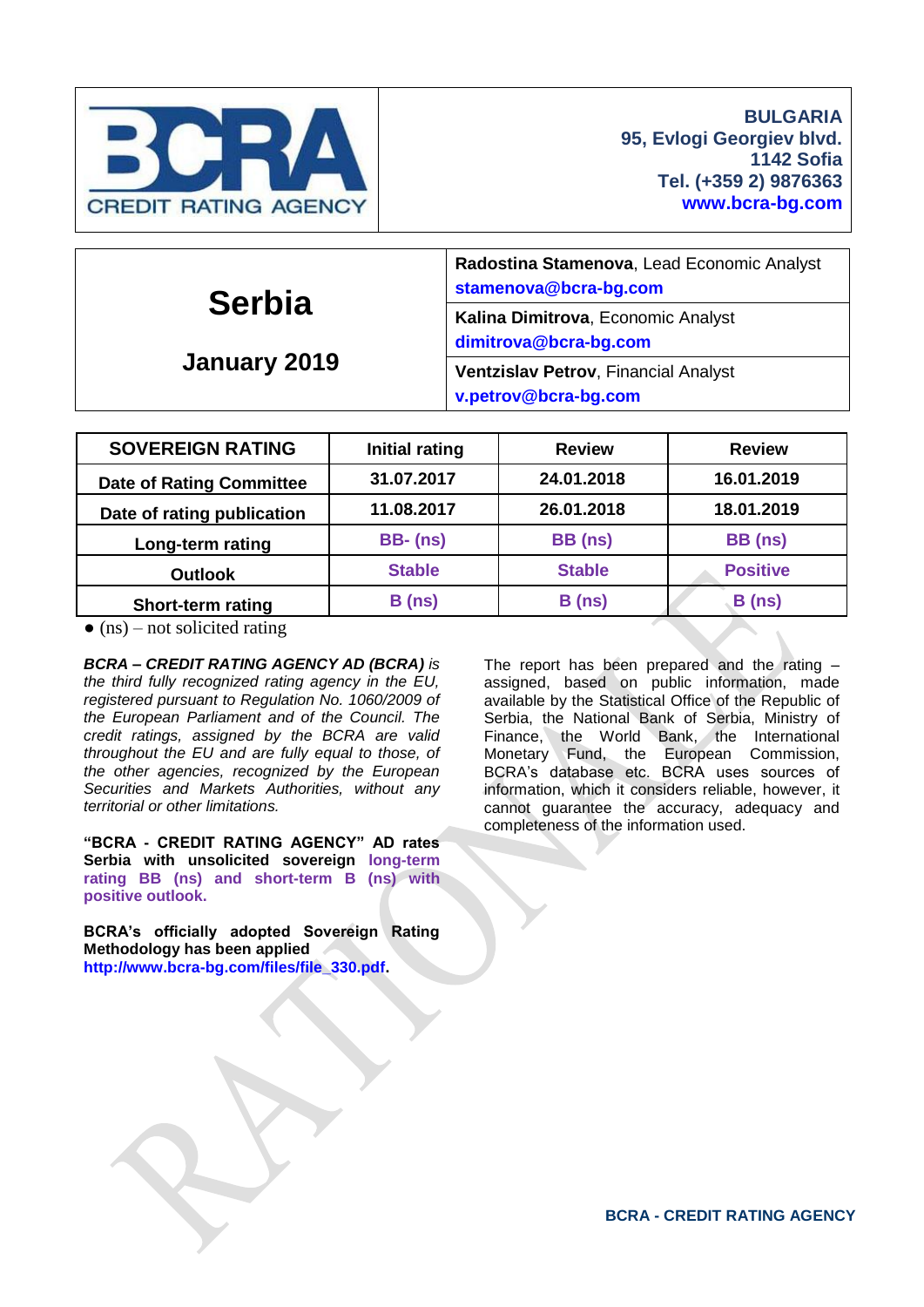

### **Review report:**

Following the resignation of Prime Minister Vučić<br>after his election as President, the new after his election as President, the new government, headed by Ana Brnabić, took office in June 2017 and reaffirmed **EU accession** as a main strategic goal.

Serbia was granted EU candidate status in 2012 and since then has opened 16 out of 35 negotiations chapters. The overall pace of the accession process will depend on Serbia's progress in reforms on rule of law and in the normalisation of their relations with Kosovo. The new nonfinancial 30-month policy-coordination arrangement with the IMF that the government signed in July 2018 is expected to further support the structural reforms.

### **Figure 1: Contribution to real GDP growth: 2013 – I-IX 2018**



*Source: SORS*

Serbia's **economic growth** has fluctuated in recent years being adversely affected by weather events. However, in 2018, the economic activity regained momentum as the GDP growth notably accelerated to 4.5% in the first nine months of the year, with the largest contribution coming from consumption and investment. Growth of employment and salaries, lower cost of financing, as well as favourable price trends, have all boosted spending, which resulted in 3.2% increase in household final consumption expenditure. Investment activity remained robust, as the gross fixed capital formation picked up to a double-digit growth of 11.5% in the first nine months of 2018. Country's exports increased by 8.3% in real terms, while boosted by the higher domestic demand imports' growth incurred an acceleration to 11.2%. Thus, net exports generated negative impact on the GDP growth.

Growth in the first nine months of 2018 remained widely dispersed across all of the economic sectors with largest positive contribution steaming from the

### **tel.: (+359-2) 987 6363 www.bcra-bg.com**

services. Gross value added of the construction sector marked the highest annual growth of 17%, backed by the acceleration of infrastructure investment. The agriculture sector also saw a significant growth of 14.1%. Industrial production expanded by 2.2% in real terms.

Serbia's largest **trade partners** are EU member states and the progress in the approximation of the country to the Union is further accompanied by lowering of barriers to trade in goods. As a member of CEFTA, 17.5% of Serbian exports in 2017 were absorbed by other CEFTA-member countries, among which Bosnia and Herzegovina and Montenegro have largest contribution. In the end of 2018, however, Kosovo unilaterally violated this agreement as imposed duties for imports from Serbia and Bosnia and Herzegovina, which resulted in increased tensions in the region and brought uncertainty for the subsequent economic effects. Russia and China retain their considerable presence in the international trade of Serbia.



### *Source: NBS*

Serbia's **current account** deficit in the period January-September 2018 widened to EUR 1 504 mln (3.5% of the projected GDP) from EUR 1 309 mln (3.3% of GDP) in the same prior year period. The increase of current account deficit was a result of 33.7% higher trade deficit which, however, was partly compensated by the increased surplus on the net services trade, lower investment income outflows and higher secondary income surplus.

The current account deficit remains fully financed by nondebt-generating inflows, as the country has benefited from steady **FDI** inflows. Net FDI inflows in the first nine months of 2018 amounted to EUR 1 851 mln (4.3% of the projected GDP) and were by 4.0% higher compared to the same period of 2017. Foreign investments are well diversified

### 2 **BCRA - CREDIT RATING AGENCY**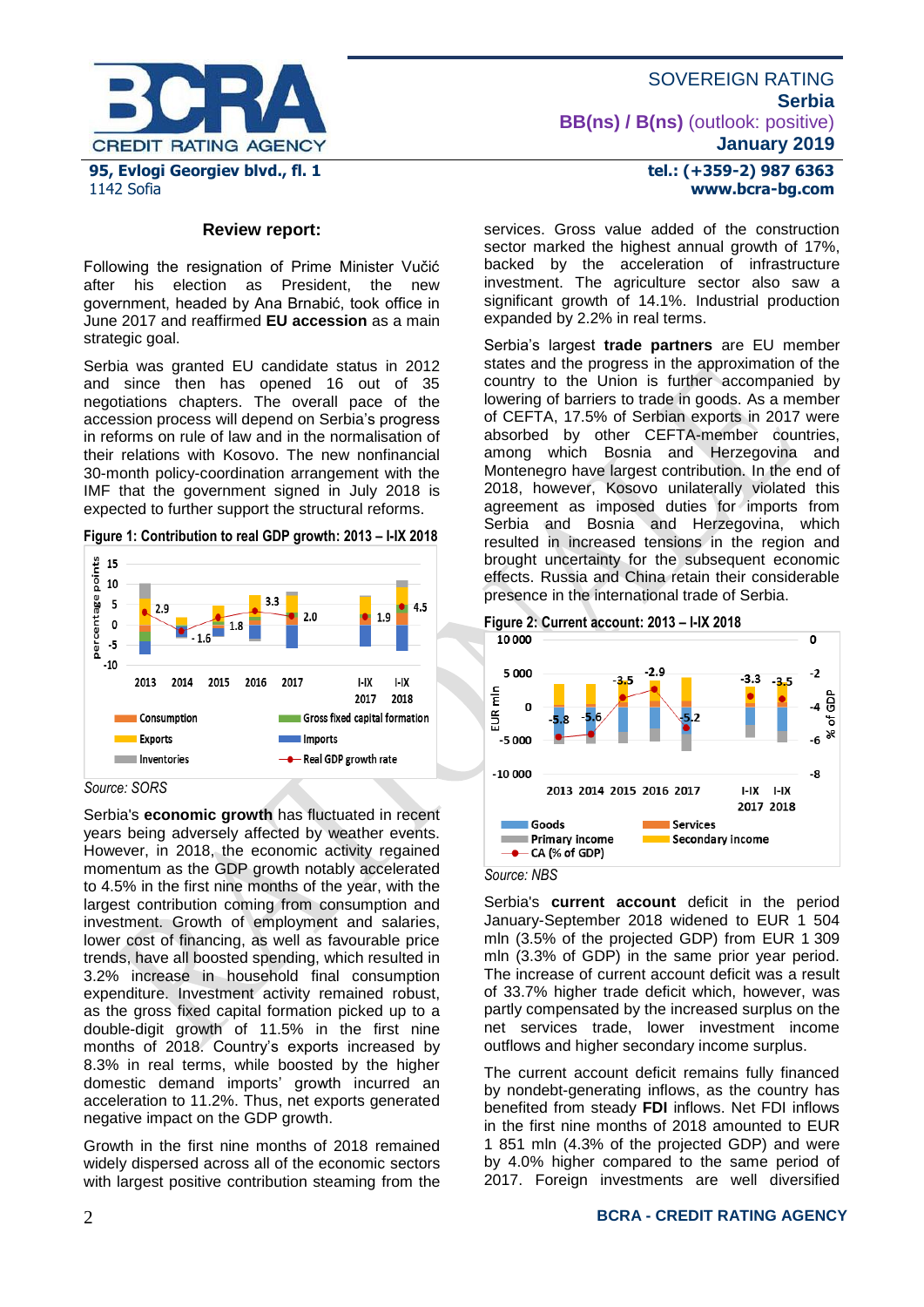

# 1142 Sofia

across the industries and one third of them are directed to manufacturing which provides the basis for further growth of exports.





*Source: NBS*

**Gross external debt** at the end of September 2018 amounted to EUR 26 517 mln (61.8% of the projected GDP), which is a nominal increase by EUR 929 mln compared to the end of previous year. The overall increase was mainly prompted by the private sector debt which increased by EUR 844 mln, while public external debt increased by EUR 85 mln. The debt structure by original maturity improved as the short-term debt accounted for 16.3% of total external debt, compared to 18.8% at the end of 2017.

**External liquidity indicators** improved as well. At the end of September 2018, NBS foreign exchange reserves stood at EUR 11 172 mln or 26% of the projected GDP. The level of reserves was sufficient for coverage of more than 5 months of goods and services imports and ensured 258.9% coverage of short-term external debt, enough adequate to reduce the risk of inability to respond to unexpected events occurring on international markets.





*Source: SORS*

# **tel.: (+359-2) 987 6363 www.bcra-bg.com**

The average annual consumer price **inflation**  decelerated to 2.0% in 2018 from 3.2% in 2017, as domestic and global inflationary pressures, prevailing during the year, remained subdued. The greatest contribution to inflation in 2018 came from food prices. Inflationary pressure in next years may arise from the gradual increase of domestic demand but inflation is expected to remain within the lower band of NBS target range  $(3.0\% \pm 1.5$ p.p.) in the absence of significant supply-side shocks.

The **Serbian dinar** has remained broadly stable against the euro, as the appreciation pressures have eased in the second half of 2018.

The economic upsurge, additionally boosted by the strong FDI in manufacturing sectors and by services' momentum, favoured the **labour market** development. Employment in Serbia raised and the unemployment continued to decrease, resulting in a further increase of the activity rate of the population to 55.5% as of Q3 2018.

In respond, the **unemployment rate** lowered to 11.3% compared to 12.9% in Q3 2017. The rate, however, remains high as some challenging issues for the market like underemployment, relatively low incomes and undeclared labour activities have still been present.

**GDP per capita** in Serbia (EUR 5 600 in 2017) is much lower than the EU-average (EUR 30 000 in 2017) and also below the measure in neighbouring states like Bulgaria, Romania and Croatia, which hold the last places among the EU-members by this indicator. Measured by purchasing power parity, GDP per capita is almost 3 times lower than the EU-average.





The important objectives of fiscal consolidation have been achieved faster than planned. As a

# 3 **BCRA - CREDIT RATING AGENCY**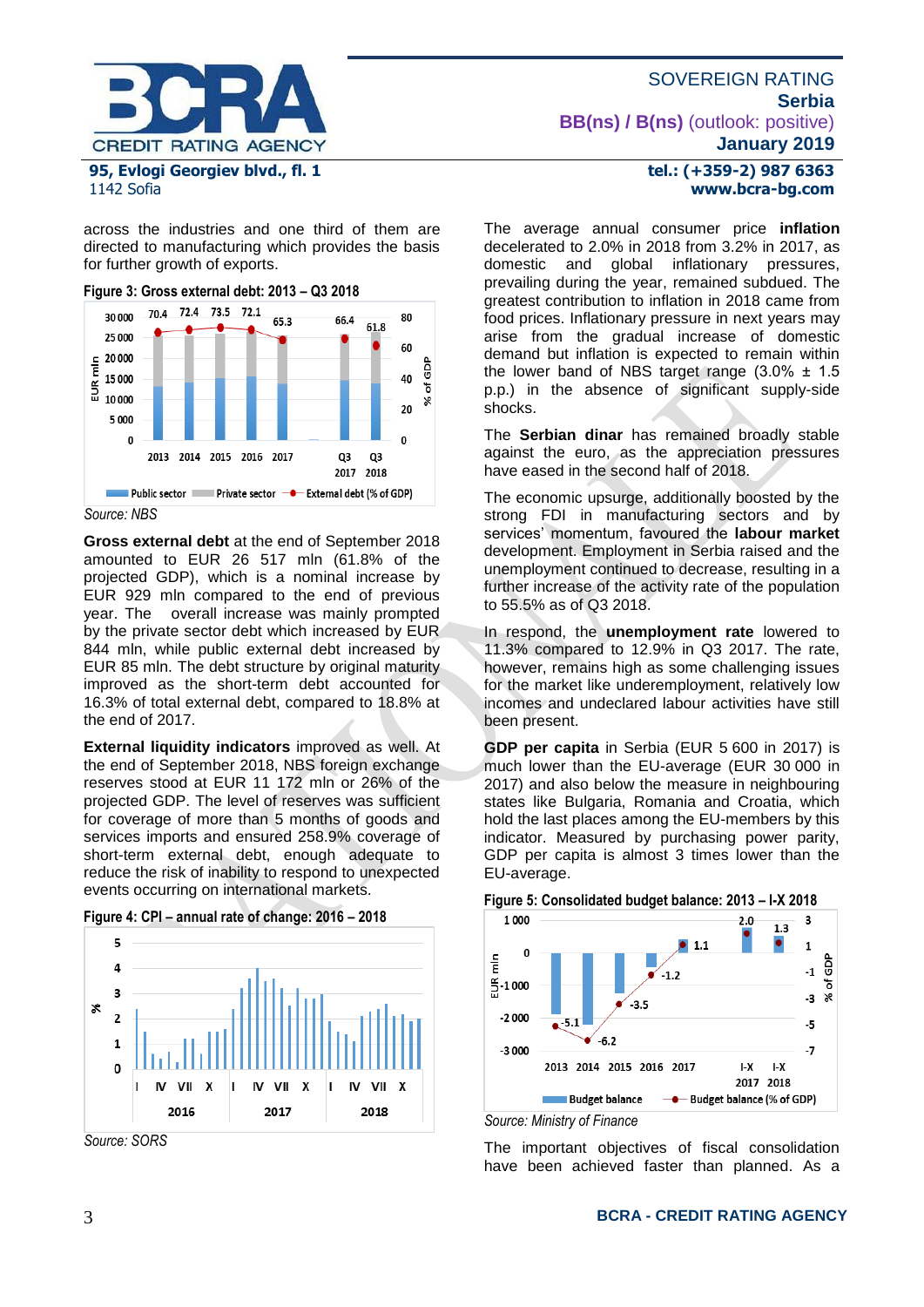

# 1142 Sofia

result, in 2017 the **fiscal balance** switched to a surplus for a first time since 2005.

Strong fiscal performance continued in the course of 2018. In the period January-October 2018, consolidated budget revenues recorded a nominal growth of 5.9%, while the consolidated budget expenditures expanded by 8.4% compared to the same prior year period. Backed by higher domestic demand and positive labour market trends, tax revenues increased by 5.5% on an annual basis, with the largest contribution coming from 9.2% higher social contributions and 4% higher VAT payments. Largest increase on the expenditure side recorded the capital expenditures, which were 60.5% higher, compared to first ten months of 2017. Current spending increased by 6.2%, while current interest payments dropped by 9.3% on an annual basis amid lower financing needs of the government.

The fiscal surplus for the period January-October 2018 amounted to EUR 538 mln (1.3% of the projected GDP) while the primary fiscal surplus stood at EUR 1 382 mln (3.2% of the projected GDP). The budget plan for 2018 envisages a consolidated fiscal deficit in the amount of 0.7% of GDP, however, according the execution in the first ten months of the year, we expect better fiscal result and general government budget surplus for a second consecutive year.

The 2019 budget plans for an adequate general government budget deficit of 0.5% of GDP, thus preserving the major fiscal adjustment made in recent years. The budget envisages funds to increase salaries in the public sector and higher capital expenditures for various projects.





**Public debt** follows a firm downward path. General government public debt to GDP ratio has fallen

# **tel.: (+359-2) 987 6363 www.bcra-bg.com**

below the risky boundary of 60% in 2017 and continued to decline to 57.3% in October 2018, driven by lower financing needs and faster GDP growth. In nominal terms, general government debt rose by EUR 1 067 mln compared to the end of 2017, reaching EUR 24 617 mln at the end of October 2018.

| Figure 7: Currency structure of Central government debt: |  |  |
|----------------------------------------------------------|--|--|
| $2013 - X 2018$                                          |  |  |



*Source: Ministry of Finance*

The debt profile continues to improve. The share of debt denominated in national currency increased from 23% at the end of 2017 to 25.5% in October 2018. However, the relatively high share of debt denominated in foreign currency, mainly euros and U.S. dollars, carries risk and could inflate government debt as well as its interest bill in case of unfavourable dinar exchange rate movements. The interest rate risk is relatively low, given the small share of debt contracted at variable rates (18% as of October 2018). The increased maturity profile and the drop in borrowing costs have reduced the refinancing risk of the debt portfolio.

Thanks to the fiscal surplus realized during 2018, early redemptions of Government Bonds were made twice at the end of the year. As a result, debt repayments for 2019 have been further lowered.

**Yield on government securities** have continued to decline, backed by improved fundamentals and credibility of policies. The costs of government borrowing have marked a falling trend since end-2012, triggered by the global developments in terms of policy relaxation. Further the drop was also backed by domestic factors - the successful application of fiscal consolidation measures, relatively stable exchange rate and low inflation.

The current stance of monetary policy remains appropriate. The **key policy rate** was continuously reduced in recent years in line with the domestic and global financial environment. NBS cut the key repo rate by 0.25 p.p. to 3.25% in March, then

*Source: Ministry of Finance*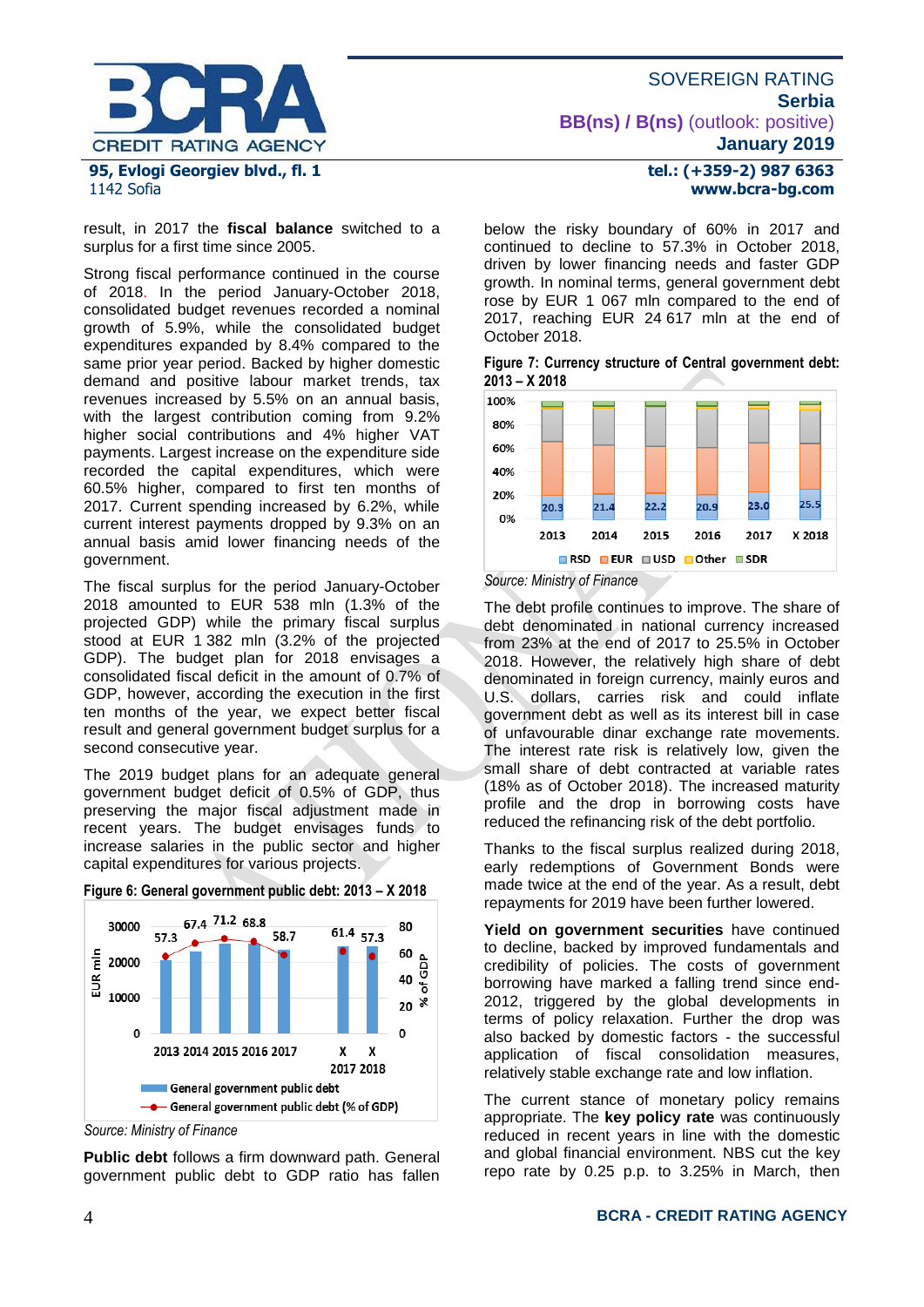

lowered it further to 3.0% in April 2018 and decided to keep it unchanged at this level till the end of the year. The monetary policy easing in the context of low inflationary pressures has provided additional support to the credit activity and economic growth.

Serbian **banking system** has been maintaining high levels of liquidity and capital adequacy, as reported at 35.0% and 22.8% for Q3 2018, respectively. Indicators of profitability also remain close to their favourable levels demonstrated in 2017.

Lending to the non-financial sector (NFS) has recovered and deposits from NFS have kept expanding. Along with that, the measures taken on the non-performing loans resolution have given visible results. The trend in the NPLs ratio have become decreasing since the beginning of 2016 and as of Q3 2018, the ratio records a level of 6.4% (down by 5.8p.p. on an annual basis).

The NFS outstanding bank receivables and payables preserve their dual currency structure with prevalence of euro over the Serbian dinar, and the local currency strengthening its position. At the end of the year, the government and the NBS reaffirmed their commitment to further extend the dinarisation in the financial system and promoting development of the dinar securities market. Serbian authorities signed a new *Memorandum on the Dinarisation Strategy<sup>1</sup>* also presenting a review of the achievements that have been made since the release of the previous *Memorandum* of 2012. Biggest progress in dinarisation is reported to have been made in the segment of household lending so far. Additional measures and activities for reducing the foreign currency risk in the system are outlined, such as continued stimulation of dinar savings and loans use by preferential regulatory treatment or subsidised loan programmes.

### **tel.: (+359-2) 987 6363 www.bcra-bg.com**

### **Outlook:**

The **positive outlook** of the Sovereign Rating of the Republic of Serbia reflects BCRA's opinion that risks are broadly balanced. Serbia's credit rating is constrained by its low GDP per capita, institutional weaknesses, unresolved Kosovo conflict and still high debt burden. On the other hand, the notable fiscal consolidation in recent years has reduced the risks to the fiscal position. Also, the country attracts large-scale foreign investments and the external imbalances remain contained with comfortable level of foreign exchange reserves. However, Serbian economy remains susceptible to spillovers and global market volatility. The EU accession process and the partnership with the IMF are expected to serve as an anchor for government's reform agenda.

**Positive pressures** on the Sovereign Rating and the Outlook may arise in case of:

- Implementation of additional structural reforms, raising the country's growth potential;
- Stronger than anticipated fiscal results, lowering the public debt to GDP ratio;
- Reduction in external imbalances;

**Negative pressures** on the Sovereign Rating and the Outlook may arise in case of:

- Fiscal consolidation reversal, putting Serbia's public debt on an upward path;
- Intensification in external imbalances and capital outflow related to sudden shift in investors' sentiment and risk aversion;
- Increased political instability.

1

<sup>1</sup> *The full text of the document could be found at: [https://www.nbs.rs/internet/english/30/Memorandum\\_Dinarisati](https://www.nbs.rs/internet/english/30/Memorandum_Dinarisation_Strategy_2018.pdf) [on\\_Strategy\\_2018.pdf](https://www.nbs.rs/internet/english/30/Memorandum_Dinarisation_Strategy_2018.pdf)*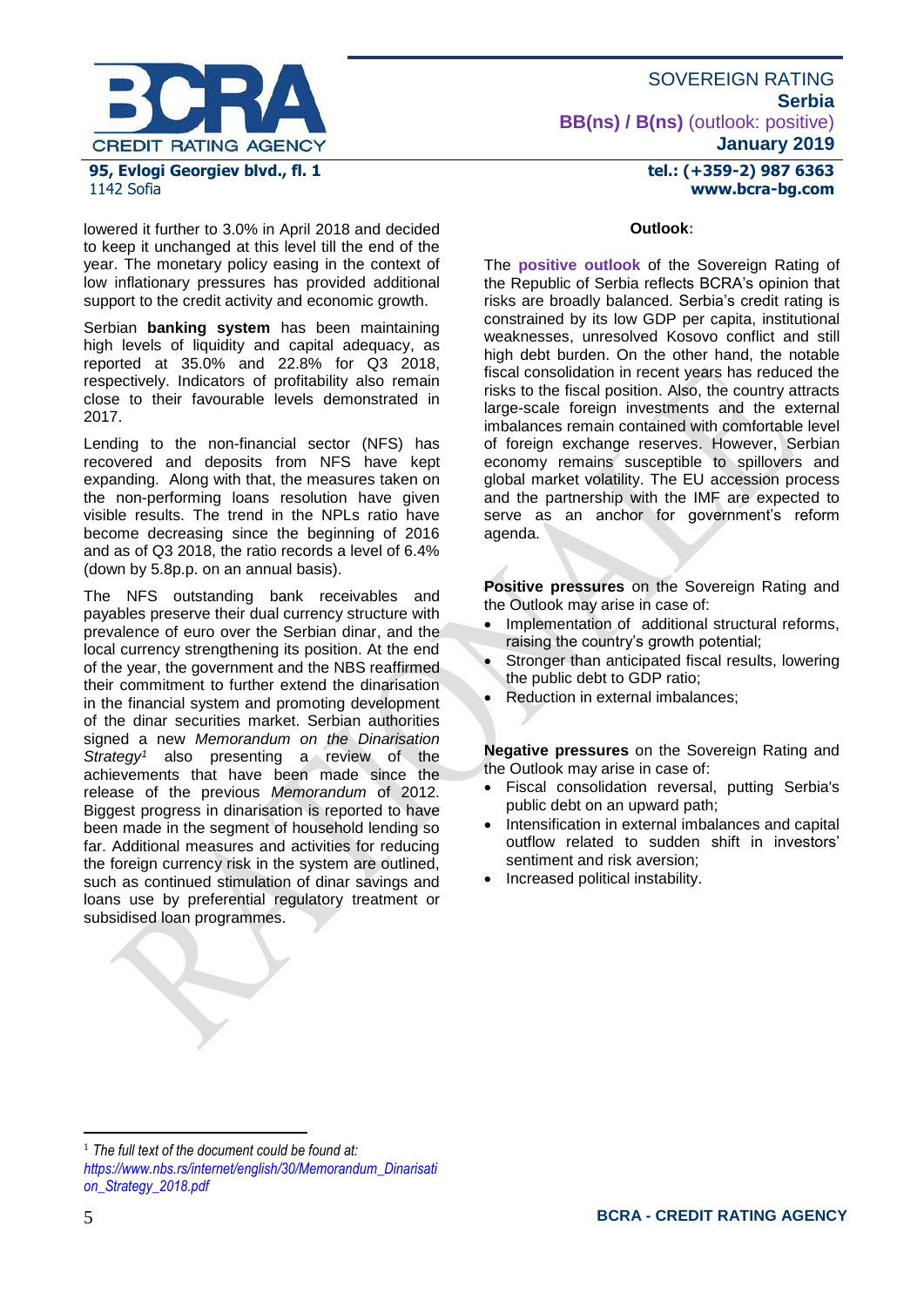

**tel.: (+359-2) 987 6363 www.bcra-bg.com** 

**Regulatory announcements**

### **Rating initiative**

*This is an unsolicited sovereign rating. Neither the rated entity, nor a related third party has participated in the credit rating process. BCRA did not have access to the accounts, management and other relevant internal documents for the rated entity or a related third party.*

Please, visit [www.bcra-bg.com](http://www.bcra-bg.com/) to review BCRA's full policy on unsolicited credit/sovereign ratings.

### **Clarifying Notes**

There may be some differences in the stated values and changes in the analysed indicators due to the conversion of those values in another currency (namely in EUR). The used exchange rate is the publically announced by the National Bank of Republic of Serbia as the average value for the corresponding period (i.e. yearly, quarterly and monthly). There may also be some differences stemming from using average values for the period rather than end-period values. The cited growth rates in the current report are based on changes in national currency, with the exception of data recorded in EUR (i.e. Balance of payments, External debt, Net international investment position). The data on which the current report is based includes the public data available until the end of 2018, with some exceptions, for which data is released more frequently.

## **Summary of the minutes of the Rating Committee:**

On January 16, 2019, Rating Committee of BCRA – CREDIT RATING AGENCY (BCRA) had a session, on which the **Report regarding the review of an unsolicited sovereign rating of Serbia** was discussed**.**

The members of the Rating Committee discussed the grades of numerous credit rating factors included in the **Rating Model** and analysed in the **Credit Rating Report** according to the **Sovereign Rating Methodology**.

The key points discussed by the rating committee were: 1) the growth potential of the Serbian economy; 2) macroeconomic stability and imbalances; 3) the path towards EU membership and the institutional framework; 4) the successful fiscal consolidation; 5) the current account deficit and the FDIs as its financing source; 6) the structure of country's external debt and the adequacy of international reserves; 7) the development of the banking system and the visible improvement in asset quality.

**The current sovereign rating and the related outlook have been determined based on the above discussion.**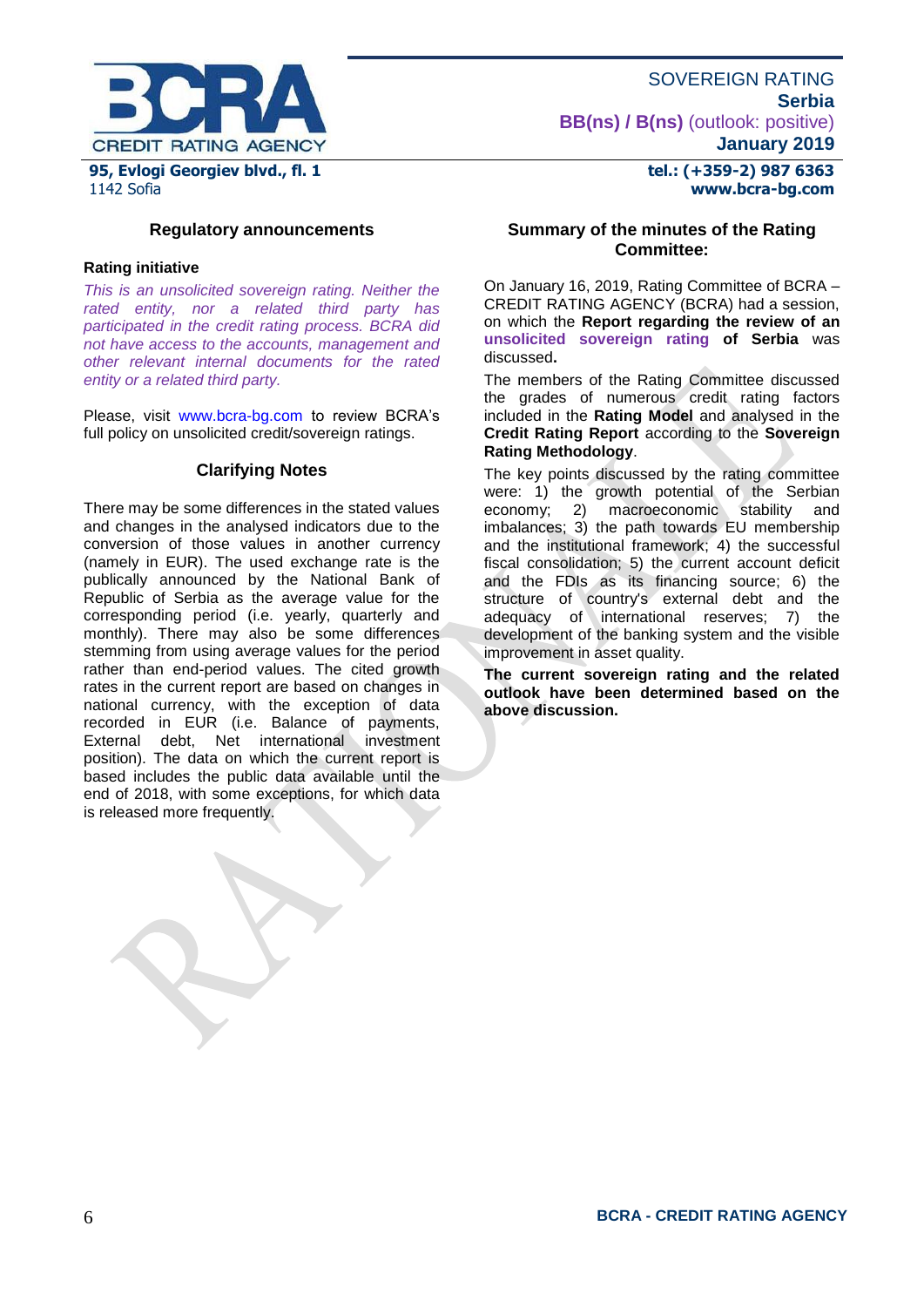

**95, Evlogi Georgiev blvd., fl. 1** 1142 Sofia

# **tel.: (+359-2) 987 6363 www.bcra-bg.com**

# **Tables:**

| Country                   | Development classification                                 |
|---------------------------|------------------------------------------------------------|
| <b>Republic of Serbia</b> | <b>Emerging and Developing Europe (IMF classification)</b> |

| <b>MAIN MACROECONOMIC INDICATORS*</b>  |                |                          |          |          |          |          |          |  |
|----------------------------------------|----------------|--------------------------|----------|----------|----------|----------|----------|--|
|                                        | 2018<br>$I-IX$ | 2017<br>$I-IX$           | 2017     | 2016     | 2015     | 2014     | 2013     |  |
| GDP, current prices (EUR millions)     | 31 195         | 28 4 35                  | 39 183   | 36723    | 35 716   | 35 467   | 36 427   |  |
| Final consumption                      | 27 011         | 24 817                   | 34 089   | 31913    | 31 578   | 32 472   | 33 090   |  |
| Gross fixed capital formation          | 5731           | 4879                     | 6953     | 6 2 2 4  | 5989     | 5 6 5 7  | 6 0 0 1  |  |
| Net exports                            | $-2349$        | $-1678$                  | $-2583$  | $-1766$  | $-2493$  | $-2864$  | $-2993$  |  |
| Exports                                | 16 089         | 14 652                   | 19 804   | 17853    | 16 170   | 14 9 24  | 14 517   |  |
| Imports                                | 18 4 39        | 16 3 29                  | 22 386   | 19619    | 18 663   | 17788    | 17 510   |  |
| GDP, real growth rate (%)              | 4.5            | 1.9                      | 2.0      | 3.3      | 1.8      | $-1.6$   | 2.9      |  |
|                                        | Q <sub>3</sub> | Q <sub>3</sub>           |          |          |          |          |          |  |
| Average net monthly wage (EUR)         | 414            | 399                      | 395      | 374      | 368      | 380      | 388      |  |
| Unemployment rate <sup>1</sup> (%)     | 11.3           | 12.9                     | 13.5     | 15.3     | 17.7     | 19.2     | 22.1     |  |
| Activity rate <sup>1</sup> (%)         | 55.5           | 55.3                     | 54.0     | 53.3     | 51.6     | 51.9     | 48.4     |  |
|                                        | $ -X  $        | $ -X  $                  |          |          |          |          |          |  |
| CPI, annual average rate of change (%) | 2.0            | 3.0                      | 3.0      | 1.6      | 1.5      | 1.7      | 2.2      |  |
| Average exchange rate RSD/EUR          | 118.27         | 121.34                   | 121.34   | 123.12   | 120.73   | 117.31   | 113.14   |  |
| Average exchange rate RSD/USD          | 100.28         | 107.50                   | 107.50   | 111.29   | 108.85   | 88.54    | 85.17    |  |
| <b>EXTERNAL SECTOR</b>                 |                |                          |          |          |          |          |          |  |
|                                        | 2018           | 2017                     | 2017     | 2016     | 2015     | 2014     | 2013     |  |
| <b>EUR</b> million                     | Q <sub>3</sub> | Q <sub>3</sub>           |          |          |          |          |          |  |
| Current account, net                   | $-1504$        | $-1309$                  | $-2051$  | $-1075$  | $-1234$  | $-1985$  | $-2098$  |  |
| Goods                                  | $-3533$        | $-2643$                  | $-3997$  | $-3119$  | $-3645$  | $-4111$  | $-4159$  |  |
| Services                               | 762            | 641                      | 966      | 907      | 729      | 465      | 313      |  |
| Primary income                         | $-1657$        | $-1807$                  | $-2533$  | $-2022$  | $-1658$  | $-1343$  | $-1419$  |  |
| Secondary income                       | 2924           | 2 500                    | 3514     | 3 1 5 9  | 3 3 4 0  | 3 0 0 3  | 3 166    |  |
| Official foreign reserves              | 11 172         | 10 636                   | 9 9 6 2  | 10 205   | 10 378   | 9 9 0 7  | 11 189   |  |
| Gross external debt                    | 26 517         | 26 009                   | 25 588   | 26 4 94  | 26 234   | 25 679   | 25 644   |  |
| International investment position      | $-36903$       | $\overline{\phantom{a}}$ | $-35655$ | $-34712$ | $-33907$ | $-32494$ | $-30640$ |  |
| % of GDP <sup>2</sup>                  |                |                          |          |          |          |          |          |  |
| Current account, net                   | $-3.5$         | $-3.3$                   | $-5.2$   | $-2.9$   | $-3.5$   | $-5.6$   | $-5.8$   |  |
| Goods                                  | $-8.2$         | $-6.7$                   | $-10.2$  | $-8.5$   | $-10.2$  | $-11.6$  | $-11.4$  |  |
| Services                               | 1.8            | 1.6                      | 2.5      | 2.5      | 2.0      | 1.3      | 0.9      |  |
| Primary income                         | $-3.9$         | $-4.6$                   | $-6.5$   | $-5.5$   | $-4.6$   | $-3.8$   | $-3.9$   |  |
| Secondary income                       | 6.8            | 6.4                      | 9.0      | 8.6      | 9.4      | 8.5      | 8.7      |  |
| Official foreign reserves              | 26.0           | 27.1                     | 25.4     | 27.8     | 29.1     | 27.9     | 30.7     |  |
| Gross external debt                    | 61.8           | 66.4                     | 65.3     | 72.1     | 73.5     | 72.4     | 70.4     |  |
| International investment position      | $-91.8$        | $\blacksquare$           | $-96.9$  | $-100.3$ | $-101.2$ | $-97.5$  | $-89.4$  |  |